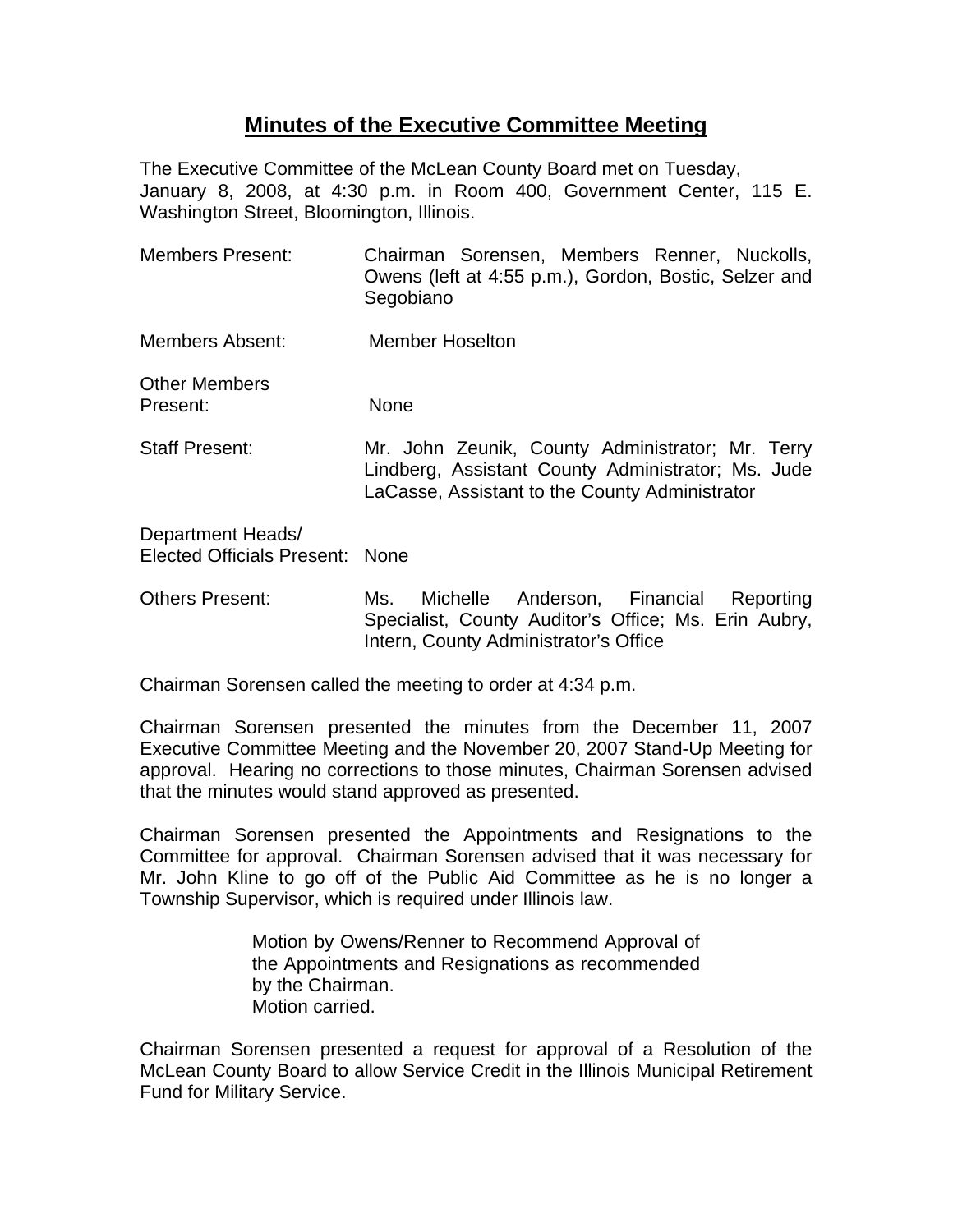Minutes of the Executive Committee January 8, 2008 Page Two

> Motion by Renner/Bostic to Recommend Approval of a Resolution of the McLean County Board to allow Service Credit in the Illinois Municipal Retirement Fund for Military Service

Mr. Gordon asked what is the fiscal impact on this Resolution. Mr. Terry Lindberg, Assistant County Administrator, replied that there will be minimal impact fiscally. He indicated it changes the maximum service credit from 24 months to as much as 48 months. Mr. Lindberg noted that there are probably five or six employees to which it will apply.

Mr. Segobiano asked what "minimal" means dollar-wise. Mr. Lindberg replied that it would depend on who applied, what their salary is and how many years they have been with the County. He stated that there is no way to give an accurate dollar figure. Mr. Segobiano asked if it would be from \$1.00 to \$50,000.00. Mr. Lindberg replied that it would be far less than \$50,000.00 at this time.

## Motion carried.

Mr. Tari Renner, Chairman, Justice Committee, presented a request for approval of an Emergency Appropriation Ordinance Amending the McLean County Fiscal Year 2007 Combined Annual Appropriation and Budget Ordinance, General Fund 0001 – Coroner's Office 0031. Mr. Renner explained that the main reason for this need is that there were more deaths in McLean County and out-of-County autopsies. He noted that the County is reimbursed for the out-of-County autopsies, but the funds go into the General Fund as revenue and are not returned to the specific line items.

Mr. Selzer asked if this is correcting the line items. Mr. Zeunik replied that it is correcting the overages in the line items. For comparative purposes, through November 2006, the Coroner's Office had conducted 159 out-of-County autopsies and, through November of this year, there were 216 out-of-County autopsies. Through November of 2006, there were 77 McLean County Autopsies and, through November of 2007, 119 in-County autopsies were performed. Mr. Zeunik indicated that the Coroner's budgeted revenue for out-of-County autopsies was \$40,125.00 and that figure will be exceeded significantly due to the number of out-of-County cases.

Mr. Segobiano pointed out two typographical errors on the Resolution, namely the incorrect figure of \$49,000.00 that needs to be changed to \$53,800.00 (which was noted during the Justice Committee meeting) and an incorrect date of Monday, January 8, 2008, which should be Monday, January 7, 2008.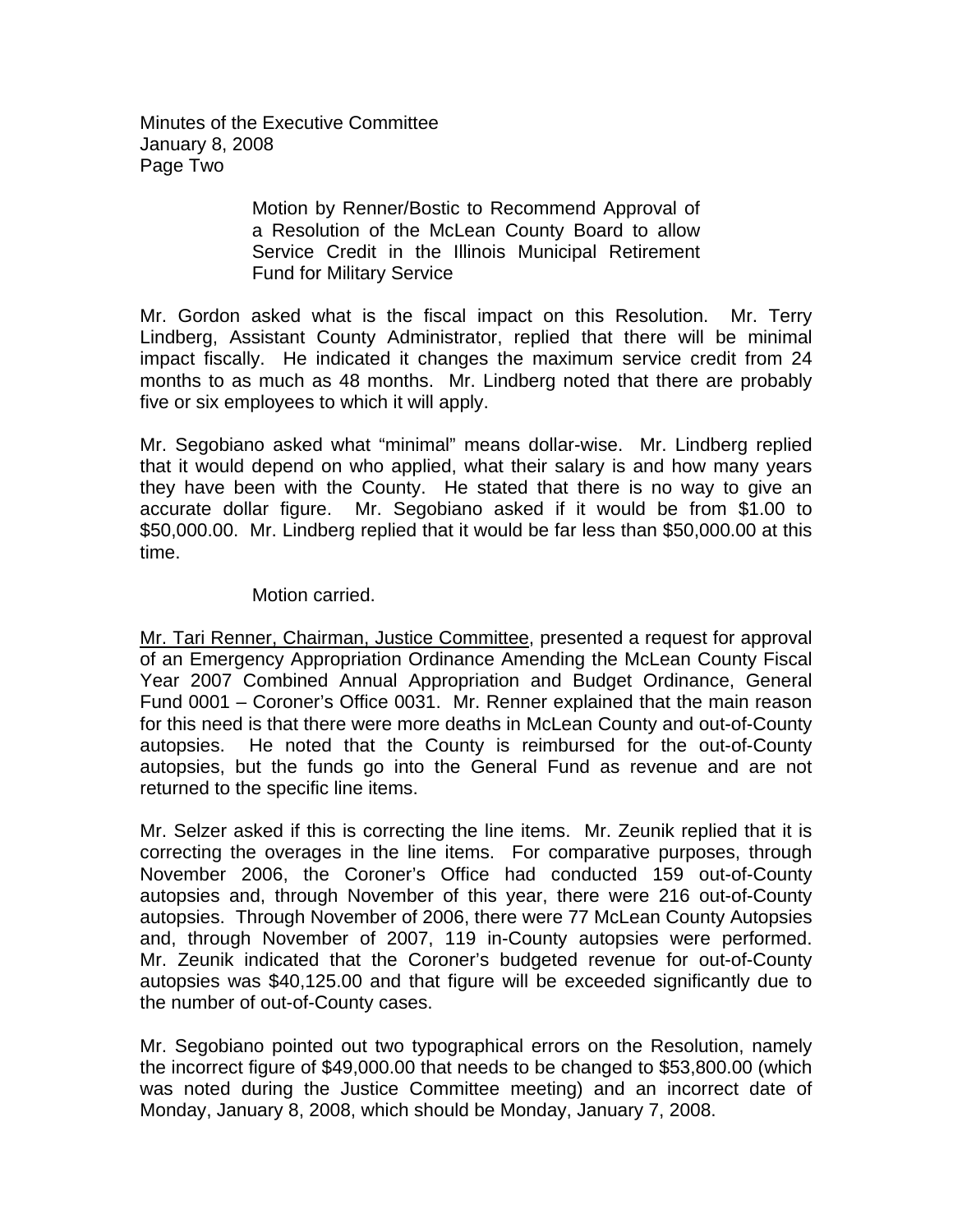Minutes of the Executive Committee January 8, 2008 Page Three

Mr. Zeunik assured the Committee that these corrections will be made in the Resolution that will be placed in the Board Packet.

Mr. Segobiano expressed confusion with the Resolution. Mr. Zeunik explained that the purpose of the Resolution is to correct expense lines that have exceeded their budgeted authority. He clarified that this is a change in policy from the County Auditor's Office. The County Auditor's Office, this year, began advising all departments, in November and December, that if they exceeded their budgeted authority as per the County Board's approved and adopted budget, the departments must, prior to year end, either submit transfers to the appropriate oversight committee to correct the lines that had exceeded the authority or, as in the case of the Coroner's Office where monies cannot be transferred among line items, they must seek approval of an Emergency Appropriation.

Mr. Zeunik advised that there were a number of departments that have made transfers or asked for an Emergency Appropriation in December or January for Fiscal Year 2007. He stated that the additional revenue received by the Coroner's Office goes into the Revenue line item as a reimbursement from other Counties. That additional revenue that is above the amount budgeted will ultimately go into the Fund Balance of the General Fund as the projections are that total revenues will exceed total expenses in the General Fund at year end. The money will end up in Fund Balance, but cannot go back against individual expense lines. The line items listed in the Emergency Appropriation are the lines items that were over the budgeted authority. Mr. Zeunik indicated that the \$53,800.00 is sufficient to cover any expenses that will be incurred through December 31, 2007.

Mr. Segobiano asked what happens if a Department does that and does not meet the overage. Mr. Zeunik reiterated that this is the result of a change in policy the Auditor's Office put in place this year. He stated that this policy was in place 20 years ago. However, the outside auditors indicated that it did not need to be done because governments adopt budget authority at the fund level – governmental accounting is based on fund accounting. The outside auditor said that if you do not exceed the total amount budgeted for the fund, there is no need to make individual corrections. The County Auditor has taken the position that it does not matter what the amount is at the fund level, the Board gives to every office and department a budget they are authorized to spend. If the authority is exceeded, it is necessary to go back to the oversight Committee and ask for additional authority to cover the expenses.

Mr. Segobiano recommended that Mr. Zeunik explain this policy in his next budget presentation.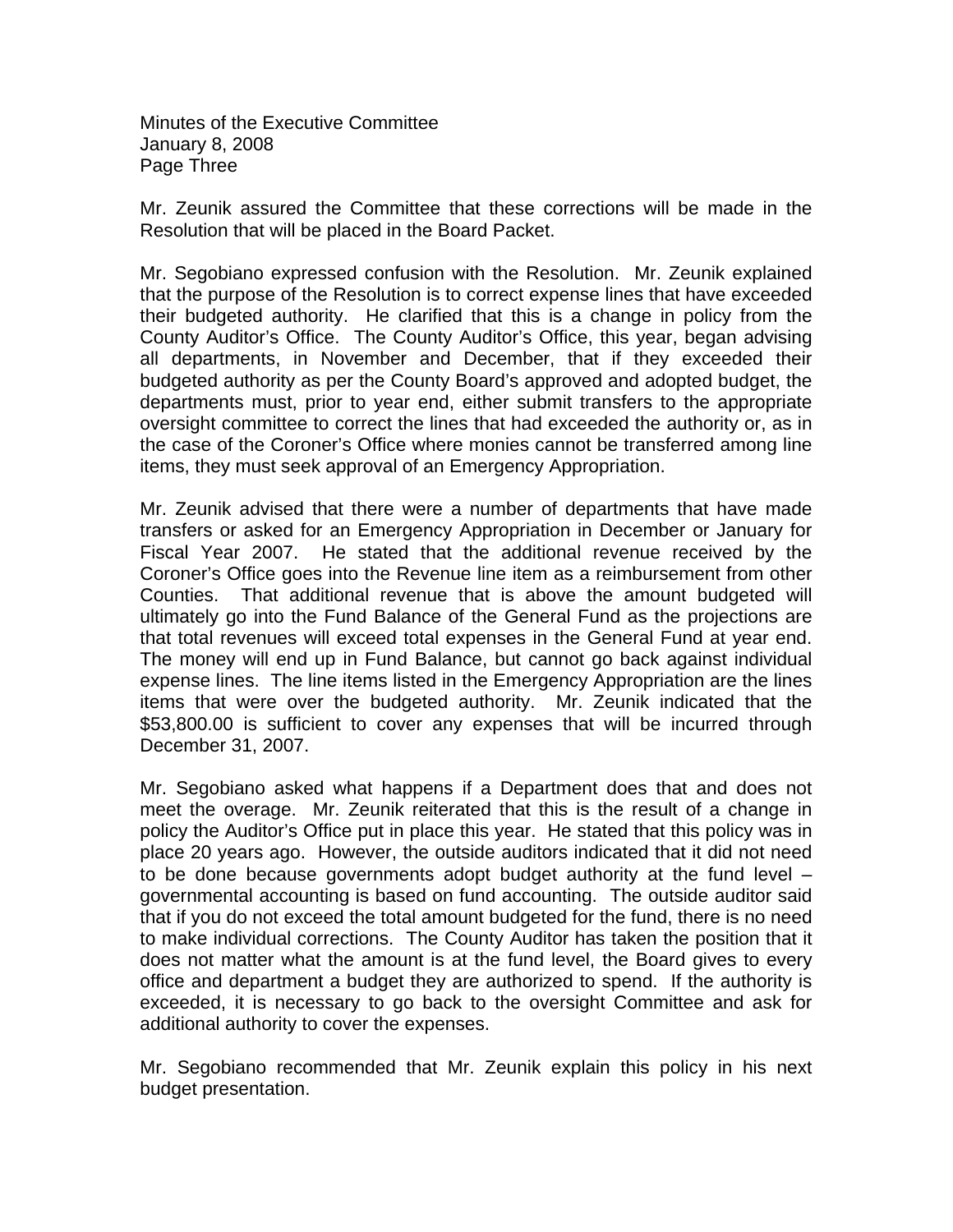Minutes of the Executive Committee January 8, 2008 Page Four

Mr. Selzer asked what was Ms. Kimmerling's original revenue budget for out-of-County autopsies. Mr. Zeunik replied that the Coroner had budgeted \$40,125.00 and she had \$46,066.00 through the end of November and anticipates it will be close to \$60,000.00 when the November and December payments are received. Mr. Selzer asked if she has \$20,000.00 more in revenue than anticipated, but \$53,000.00 more in expenses than anticipated, what accounts for the \$33,000.00 difference. Mr. Zeunik replied that this figure accounts for the significant increase in the in-County autopsies.

Mr. Segobiano asked what impact, if any, will there be now that Peoria County has established their own morgue. Mr. Zeunik replied that he expected to see an impact in 2007, but there was no impact. He stated that, in 2008, the number of in-County autopsies has been budgeted at 100 and the number of out-of-County autopsies has been decreased.

Mr. Owens asked if the new pathologist is under contract with the County and would that impact the number of autopsies performed. Mr. Zeunik replied that the pathologist is not under contract with the County. The pathologist, Dr. Scott Denton, was formerly the Chief Deputy Medical Examiner for Cook County. Mr. Zeunik advised that Dr. Denton relocated to McLean County in September of this year. Dr. Denton and the previous pathologist worked out an arrangement wherein the former pathologist will handle Counties north of Interstate 80 and Dr. Denton will handle Counties south of Interstate 80. Mr. Zeunik stated that Dr. Denton lives in McLean County, performs McLean County autopsies and autopsies for other Counties, using our facility as his base of operation, but does not have a contract with the County. Dr. Denton also has the ability to go to other Counties in Central Illinois. Mr. Zeunik explained that when Dr. Denton performs an autopsy for us, he charges a fee and when he does a case for a County that uses our morgue, he charges that County a fee and we charge that County for the use of the facility and other expenses.

Ms. Bostic asked if we have a fee schedule with Dr. Denton. Mr. Zeunik replied that we have a guaranteed fee schedule that is part of the budget. He indicated that Dr. Denton sets a fee per case, which is a fixed fee that is built into the budget. Ms. Bostic asked what happens if Dr. Denton is not available. Mr. Zeunik replied that the former pathologist would cover for Dr. Denton. He pointed out that there are very few forensic pathologists nationally or in Illinois.

There was a lengthy discussion on why Dr. Denton is not under contract to the County. Mr. Zeunik provided a brief explanation on the County's history with pathologists. He also advised that Illinois law grants the Coroner's Office additional power that supersedes the authority in Illinois Law which says that the County Board is the contracting agent.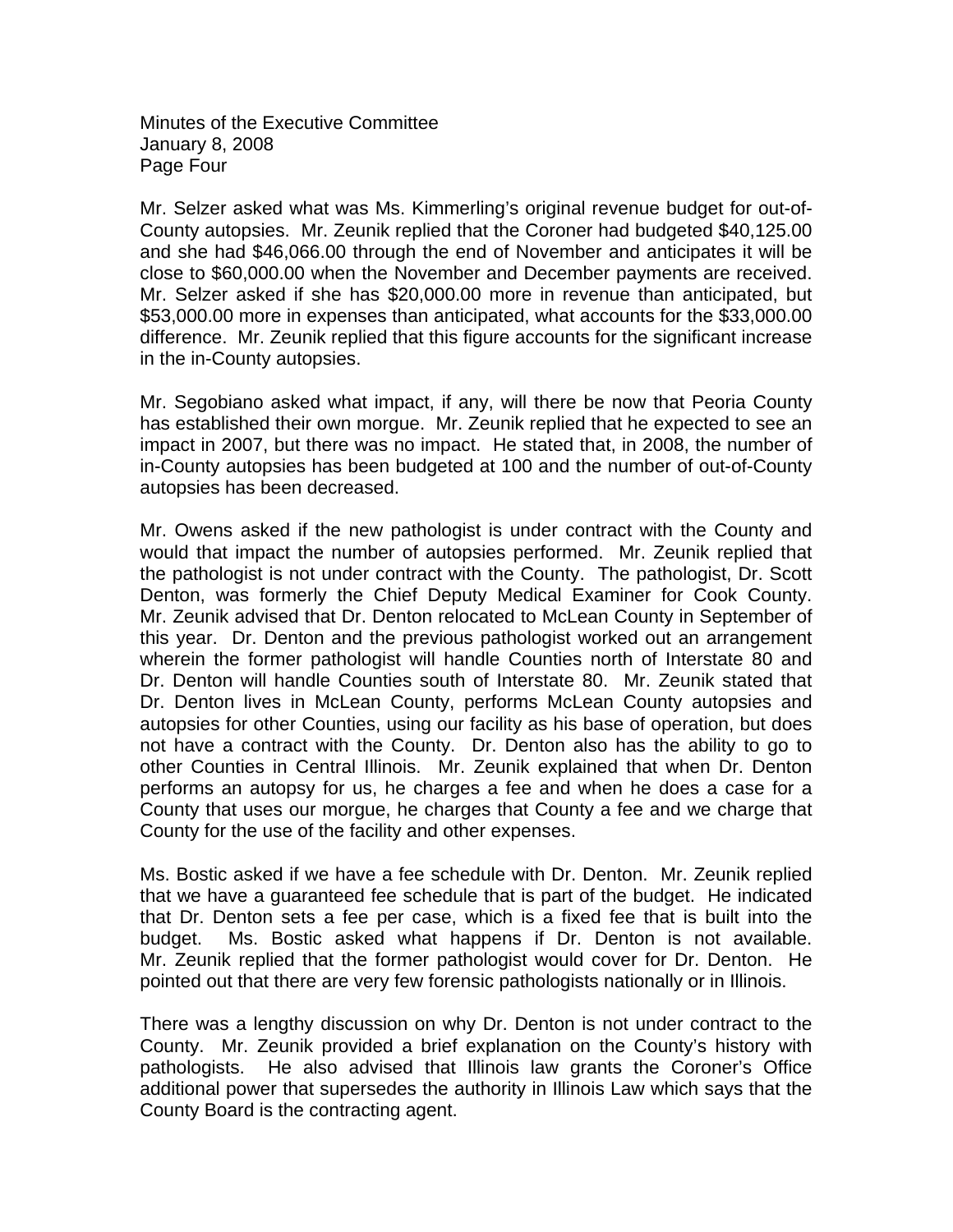Minutes of the Executive Committee January 8, 2008 Page Five

Mr. Selzer pointed out that McLean County is very lucky to have an accessible forensic pathologist.

Chairman Sorensen reviewed the status of the Emergency Appropriation Ordinance, noting that two correction needs to be made to the document. First, the amount needs to be corrected from \$49,000.00 to \$53,800.00, and, second, the date needs to be changed from Monday, January 8, 2008 to Monday, January 7, 2008.

Chairman Sorensen commented that he appreciates the Auditor's Office becoming more diligent on this topic. However, he believes the County Board should have been kept apprised on the status of these over-expenditures.

> Motion by Renner/Selzer to Recommend Approval of an Emergency Appropriation Ordinance Amending the McLean County Fiscal Year 2007 Combined Annual Appropriation and Budget Ordinance, General Fund 0001 – Coroner's Office 0031 as amended. Motion carried.

Chairman Sorensen asked if there were any additional questions or comments. Hearing none, he thanked Mr. Renner.

Mr. George Gordon, Chairman, Land Use and Development Committee, reported that the Land Use and Development Committee brings no items for action to the Executive Committee.

Chairman Sorensen asked if there were any questions. Hearing none, he thanked Mr. Gordon.

Ms. Diane Bostic, Chairman, Property Committee, reported that the Property Committee brings no items for action to the Executive Committee.

Chairman Sorensen asked if there were any questions. Hearing none, he thanked Ms. Bostic.

Mr. Stan Hoselton, Chairman, Transportation Committee, was unable to attend the meeting. Chairman Sorensen reported that the Transportation Committee brings no items for action to the Executive Committee.

Mr. Dave Selzer, Chairman, Finance Committee, reported that the Finance Committee brings no items for action to the Executive Committee.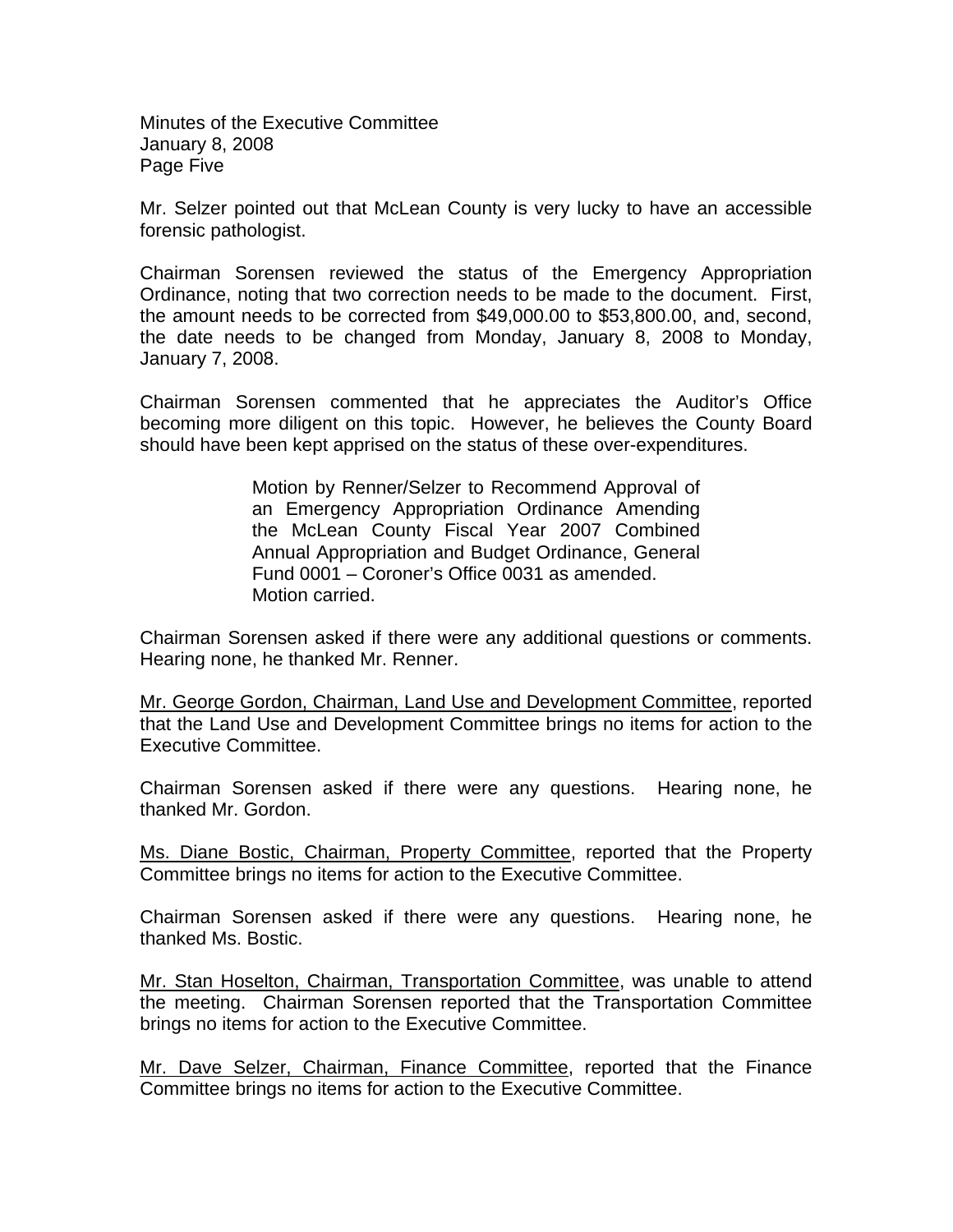Minutes of the Executive Committee January 8, 2008 Page Six

Mr. John Zeunik, County Administrator, indicated that he had nothing to report to the Committee, but would answer any questions.

In "Other Business," Mr. Selzer indicated that he recently spoke with a Bloomington City Alderman on a variety of topics, including the City's financial difficulties. He noted that their conversation turned to Unit 5 and its referendum. Mr. Selzer expressed his frustration that the County is not being informed in the same manner as the City and Town by Unit 5. He indicated that there was also a conversation regarding the City's Public Works Department, which is landlocked downtown. He referred to the County's Highway facility on Towanda-Barnes Road, where the City's growth is going, as well as the County's MetCom Center versus the City's center.

Mr. Selzer recommended that a joint meeting be scheduled between McLean County, the City of Bloomington and the Town of Normal, with Board Chairman Sorensen as facilitator, to discuss several issues, including:

- $\triangleright$  Updating the County Highway site versus moving to a new site and selling the current site to the City of Bloomington for their Public Works Department;
- $\triangleright$  The possibility of having one Emergency Dispatch Center again, even if the City runs the Center (and selling the MetCom Center facility to Bloomington for a Bloomington Police Station on the east side);
- ¾ Rural Ambulance Service and the availability of Advanced Life Support services.

Mr. Selzer advised that he spoke with Dr. Gary Niehaus, Superintendent, Unit 5 School District, who indicated he would be glad to come before the County Board to give an overview of the \$97 million funding increase. He asked Mr. Zeunik to set up a time for Dr. Niehaus to give a presentation to the Board.

Mr. Zeunik indicated that Dr. Niehaus is scheduled to give a presentation Tuesday, January  $15<sup>th</sup>$  at 7:00 a.m. to the Chamber. He noted that County Board members were invited to attend. Mr. Zeunik stated that Dr. Niehaus may be able to speak to the County Board at its 9:00 a.m. meeting.

There was a brief discussion on the Unit 5 Referendum. Mr. Segobiano recommended that District 87 be dissolved and absorbed into Unit 5. He pointed out that many of the citizens that live in Bloomington, pay Bloomington taxes, but send their children to Unit 5 Schools. Mr. Segobiano stated that he would be in favor of our Representatives going to Springfield to recommend that District 87 be disbanded.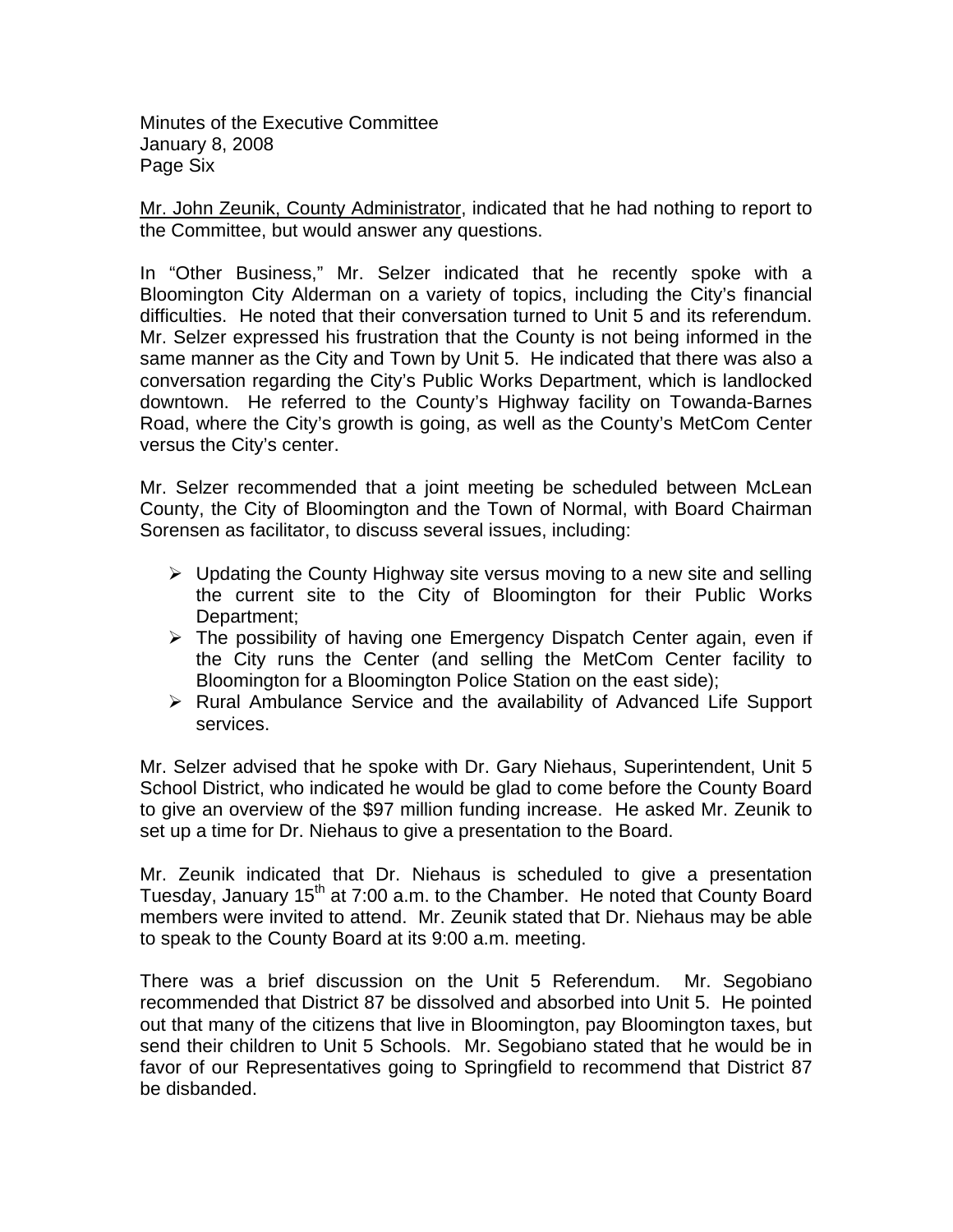Minutes of the Executive Committee January 8, 2008 Page Seven

Mr. Selzer expressed his displeasure with "our" performance on the Lifeline issue. He stated that it is a shame the service was lost and that there are pockets of citizens in the County without adequate emergency assistance.

Mr. Segobiano stated that the foundation of the County is education. He also noted that we must think of what is best for the taxpayers. He expressed his frustration with the leaders in Normal and Bloomington who ask for two different things, yet come together to build a Main Street Corridor.

Ms. Bostic indicated that the people she has talked with believe that the Unit 5 Referendum is a "done deal" and they will vote for it.

Mr. Selzer indicated that he has been to many functions where people are introduced who are on the City Council or Representatives but, at the same functions, Mr. Selzer is not recognized as a member of the County Board. He points this out as an example that the County Board is not respected.

Mr. Zeunik referred to the EMS question that was mentioned previously. He advised that Mr. Mike Sweeney tried, to no avail, to provide some kind of Countywide EMS when it was learned that Lifeline was having problems. He noted that Mr. Sweeney coordinated three meetings with the rural EMS agencies, along with the City of Bloomington, the Town of Normal, both hospitals, Senator Brady and Representative Brady. Mr. Zeunik indicated that the meetings were unsuccessful in coming to a solution. He stated that he spoke with Mr. Greg Scott, the EMS Director, to get an update since Lifeline has been out of business. Mr. Zeunik noted that the ambulance districts in the County are sacrosanct to the people they serve. He stated that the citizens like knowing the firefighters and the people on the ambulance. Mr. Zeunik advised that the local ambulance districts would prefer to go to referenda and ask the voters in the district to increase taxes, than to look at providing a County-wide service. Mr. Zeunik stated that Mr. Sweeney was trying to find a way to provide a service that would be uniform throughout the County and include the Twin Cities as well as all of the unincorporated areas. He advised that this effort was met with resistance from the unincorporated areas as well as Bloomington. Mr. Zeunik advised that Bloomington indicated that, if Lifeline went away, they had the resources to train paramedics and provide emergency facilities. He noted that the rural ambulance districts have difficulty staffing the day shift, because many of the volunteers work in Bloomington-Normal. Their issue is finding people to train and certify to cover Monday through Friday, 7:00 a.m. to 5:00 p.m. Ms. Bostic stated that her district is lucky to get a firefights and an EMT.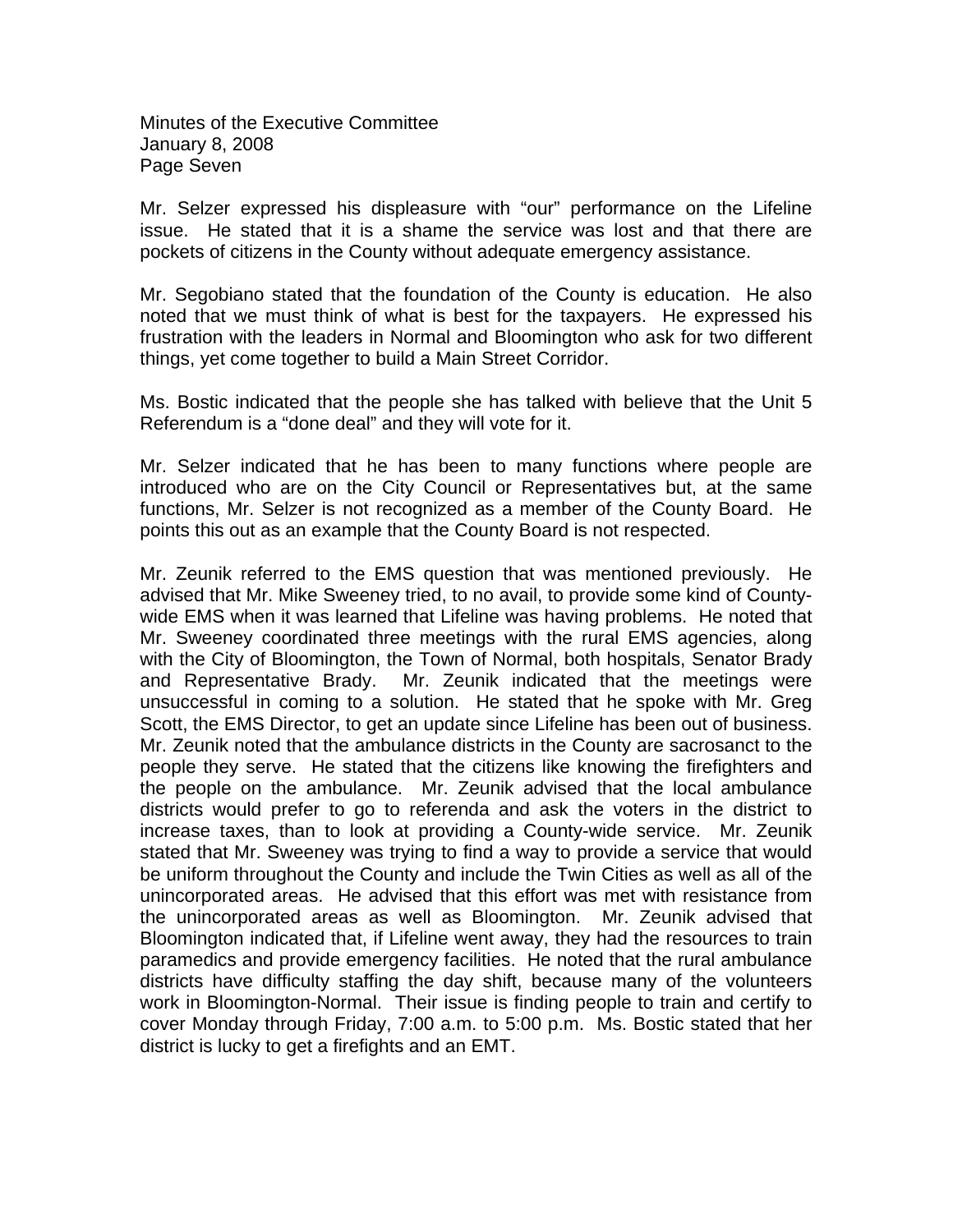Minutes of the Executive Committee January 8, 2008 Page Eight

Mr. Zeunik stated that the only way to get to a point where the entire County has emergency coverage is to have massive changes in direction in Springfield. He indicated that Mr. Scott told him that there are new national standards that are expected to be released within the next year as it relates to EMS services. Mr. Scott believes that Illinois will adopt those standards and that will produce another demand on the rural agencies.

Mr. Selzer and Mr. Segobiano expressed concern that the members of the Board were not included in the discussions regarding Lifeline. Mr. Selzer stated that the County Board has the power to bring those issues to the forefront in the paper and in the Board meetings. He advised that Glencoe, Illinois has Public Safety Officers. The police drive the cars around and when the fire alarm goes off, they drive to the scene with their turn-out gears in the car, and someone drives the engine to the site. Mr. Selzer stated that there are other ways the County could have provided paramedics in a fly-car and still not encroach on rural ambulances. Ms. Bostic responded that Lifeline did finally put a paramedic in a chase vehicle to meet incoming ambulances.

Mr. Selzer pointed out that, while the County does not have "home rule" authority, it is a power of 20 people who can get behind some of these issues. He suggested that we should start taking the lead as a group. Mr. Segobiano agreed. He noted that he was unaware of any of the meetings that Mr. Sweeney held with Lifeline.

Mr. Selzer reiterated his hope that we can hold a planning meeting with the City of Bloomington and the Town of Normal, particularly with the City related to the various properties.

Chairman Sorensen asked if the Committee members want to invite Dr. Niehaus to speak at the Board meeting. The Committee concurred that they would like to invite him to the Board meeting.

Mr. Nuckolls asked how a meeting can be facilitated with the City and the Town. Chairman Sorensen replied that we could ask for a meeting. He reminded the Committee that, in the past, such meetings were held on a regular basis. Mr. Segobiano recommended that the Executive Committee meet to determine what issues need to be discussed with the City and to what degree they need to be discussed. Ms. Bostic recommended that Chairman Sorensen chair the meeting.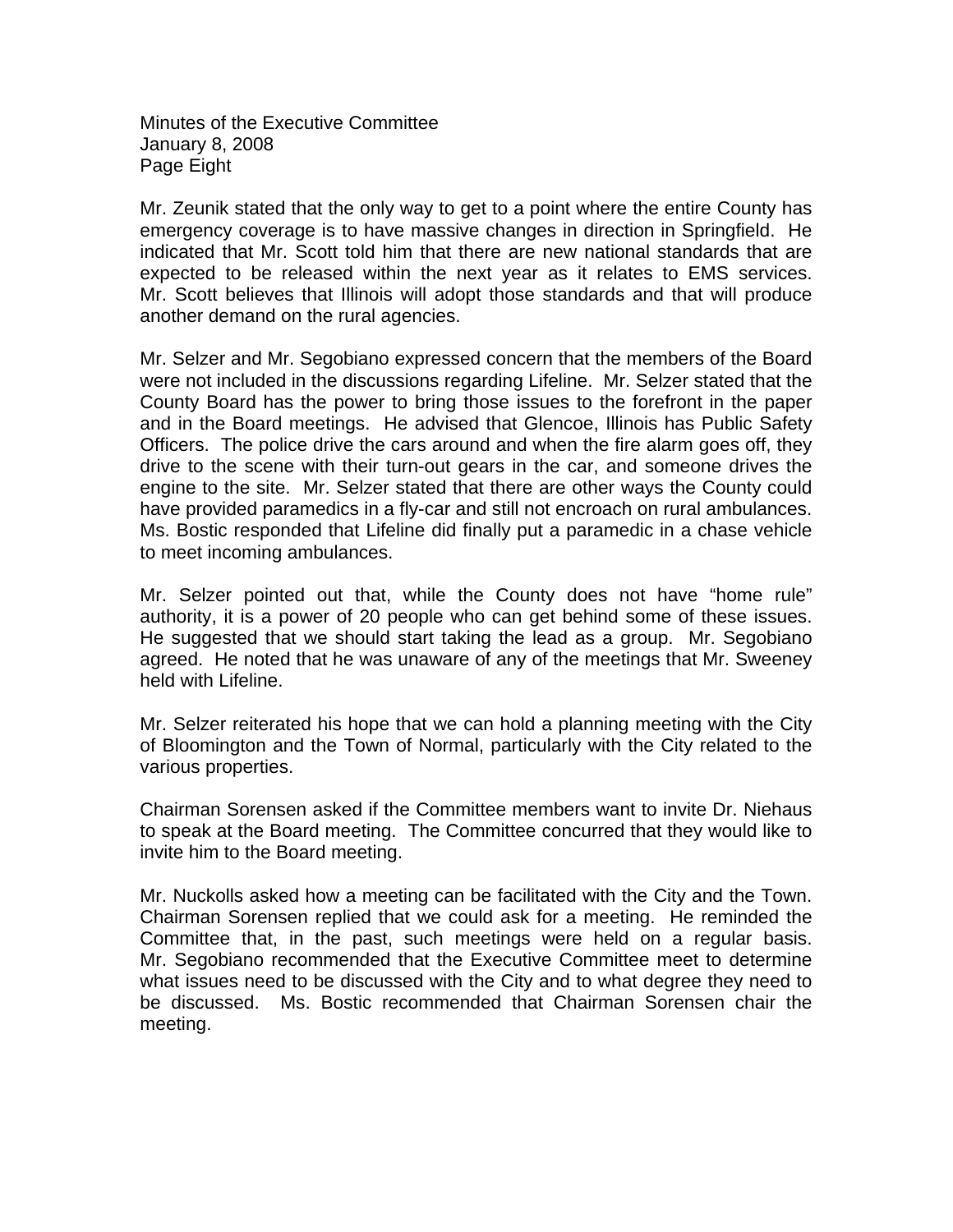Minutes of the Executive Committee January 8, 2008 Page Nine

Chairman Sorensen recapped the recommendations, as follows:

- $\triangleright$  Members of the Executive Committee should spend the next few weeks thinking of agenda items they would like to address at a joint meeting;
- $\triangleright$  Discussion on the agenda will be conducted at the next Executive Committee meeting.

Chairman Sorensen cautioned the Committee members that not everything can be fixed at one joint meeting.

Mr. Selzer suggested that the senator and legislators be invited as guests.

Chairman Sorensen informed the Committee that, consistent with the direction of the Board last month and with the assistance of Mr. Eric Ruud, Mr. Zeunik and the consultants on the East Side Highway Study, he presented written testimony to the Illinois Commerce Commission ("ICC"), on the Enbridge Pipeline case. Chairman Sorensen stated that the ICC staff responded very quickly and has fired off a series of questions to Enbridge requesting their engineers to respond to his testimony.

Mr. Gordon asked if that was in regard to the location of the pipeline. Chairman Sorensen replied that is correct.

Chairman Sorensen presented the December 31, 2007 bills as recommended and transmitted by the County Auditor for payment. The Prepaid Total is \$298,153.67 and the fund total is the same.